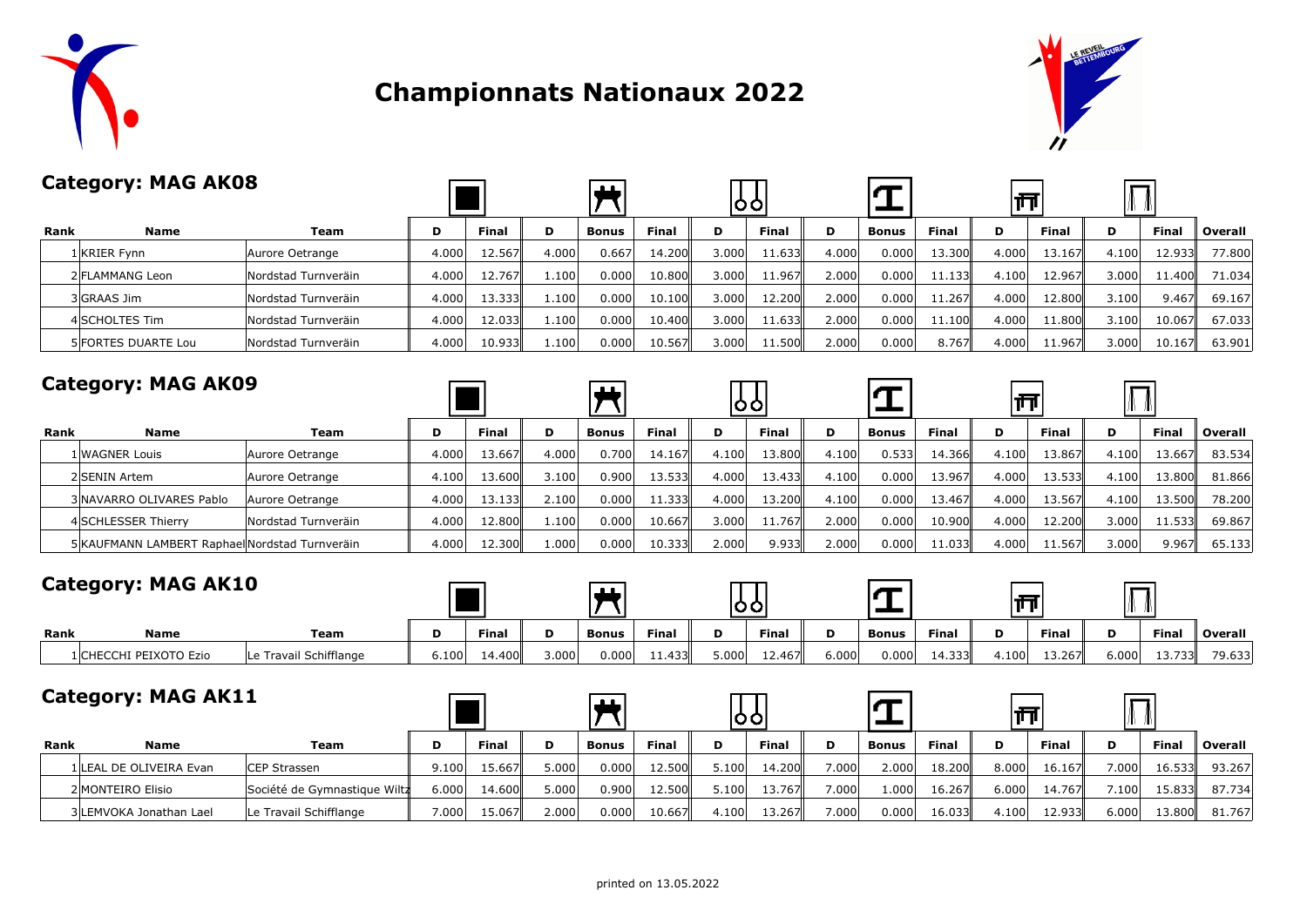#### **Category: MAG AK12**  $\overline{\bm{\pi}}$  $\overline{\mathrm{L}}$  $\tau$ ∣क्त **Rank Name Team D Final D Bonus Final D Final D Bonus Final D Final D Final Overall** 1 ORTIZ BOGDANOV Santiago Aurore Oetrange 9.000 16.167 5.100 1.033 14.266 5.000 14.133 9.000 2.700 20.867 7.000 16.633 11.100 19.467 101.533 2 WANGEN Louis Société de Gymnastique Wilt $\frac{4}{16}$  6.100 14.667 4.100 0.533 13.566 4.100 13.733 7.000 0.000 16.300 6.000 14.900 7.000 15.400 88.566 3|MICALLEF Leo |Aurore Oetrange || 7.000| 12.767|| 4.100| 0.800| 13.700|| 7.100| 7.100| 0.000| 16.467|| 7.000| 14.700|| 6.000| 14.433|| 86.000 4|PATRAS Dimitrios |CEP Strassen || 5.000| 13.833|| 3.000| 0.300| 10.567|| 4.000| 12.733|| 7.000| 0.000| 16.033|| 4.000| 13.367|| 5.100| 13.567|| 80.100 5 SILVA Fabiano Le Travail Schifflange 6.000 13.500 4.000 0.000 9.267 5.000 12.433 7.100 0.000 16.500 7.000 13.633 6.100 14.533 79.866

#### **Category: MAG AK13**

|             | <b>Category: MAG AK13</b> |                              |        |        |       |              |              | 10 O I |        |       |              |              |       |              |       |              |         |
|-------------|---------------------------|------------------------------|--------|--------|-------|--------------|--------------|--------|--------|-------|--------------|--------------|-------|--------------|-------|--------------|---------|
| <b>Rank</b> | Name                      | Team                         |        | Final  | D     | <b>Bonus</b> | <b>Final</b> | D      | Final  | D     | <b>Bonus</b> | <b>Final</b> |       | <b>Final</b> | D     | <b>Final</b> | Overall |
|             | 1 MONTEIRO Yanis          | Société de Gymnastique Wiltz | ا000.' | 15.133 | 7.100 | 2.333        | 18,000       | 6.000  | 13.400 | 7.000 | 0.000        | 16.267       | 7.100 | 16.000       | 7.100 | 16.033       | 94.833  |
|             | 2BENETTO Mathis           | Le Travail Schifflange       | 5.100  | 13.900 | 4.000 | 0.000        | 12.733       | 4.000  | 13.400 | 7.000 | 0.000        | 16.067       | 4.000 | 13.033       | 6.000 | 14.333       | 83.466  |

 $\Box$ 

 $\overline{ }$ 

 $\Box$ 

 $\overline{ }$ 

#### **Category: MAG Juniors**

|      |                         |                       |       |              |       |              | 00    |        |       |        | --<br>Ш |          |       |              |         |
|------|-------------------------|-----------------------|-------|--------------|-------|--------------|-------|--------|-------|--------|---------|----------|-------|--------------|---------|
| Rank | <b>Name</b>             | Team                  | D     | <b>Final</b> | D     | <b>Final</b> | D     | Final  | D     | Final  | D       | Final    |       | <b>Final</b> | Overall |
|      | 1 BRANDENBURGER Quentin | L'Etoile Rumelange    | 4.500 | 12.800       | 4.400 | 12.150       | 4.100 | 12.450 | 4.800 | 14.050 | 4.500   | 12.750   | 3.400 | 10.050       | 74.250  |
|      | 2KIES Yan               | Le Réveil Bettembourg | 3.600 | 12.000       | 2.200 | 10.300       | 2.000 | 10.150 | 3.200 | 12.200 | 2.300   | 10.850   | 2.000 | 10.150       | 65.650  |
|      | 3 MANGEN Ben            | Aurore Oetrange       | 3.700 | 10.150       | 2.900 | 10.100       | 3.200 | 9.000  | 4.000 | 11.700 | 2.600   | 10.750   | 1.600 | 8,800        | 60.500  |
|      | 4 KAYSER Mathis         | Le Réveil Bettembourg | 0.000 | 0.000        | 2.500 | 9.650        | 2.900 | 11.200 | 4.800 | 13.850 | 3.000   | 11.900ll | 3.100 | 10.800       | 57,400  |
|      | 5 PALERMO Joy           | Nordstad Turnveräin   | 0.000 | 0.000        | 2.900 | 10.800       | 2.700 | 10.800 | 0.000 | 0.000  | 0.000   | 0.000    | 0.000 | 0.000        | 21.600  |
|      | 6 FOLEY Ronan           | Aurore Oetrange       | 0.000 | 0.000        | 3.500 | 11.250       | 0.000 | 0.000  | 0.000 | 0.000  | 0.000   | 0.000    | 0.000 | 0.000        | 11.250  |

 $\sqrt{1 + \sqrt{1 + \frac{1}{2}}}$ 

 $\overline{ }$